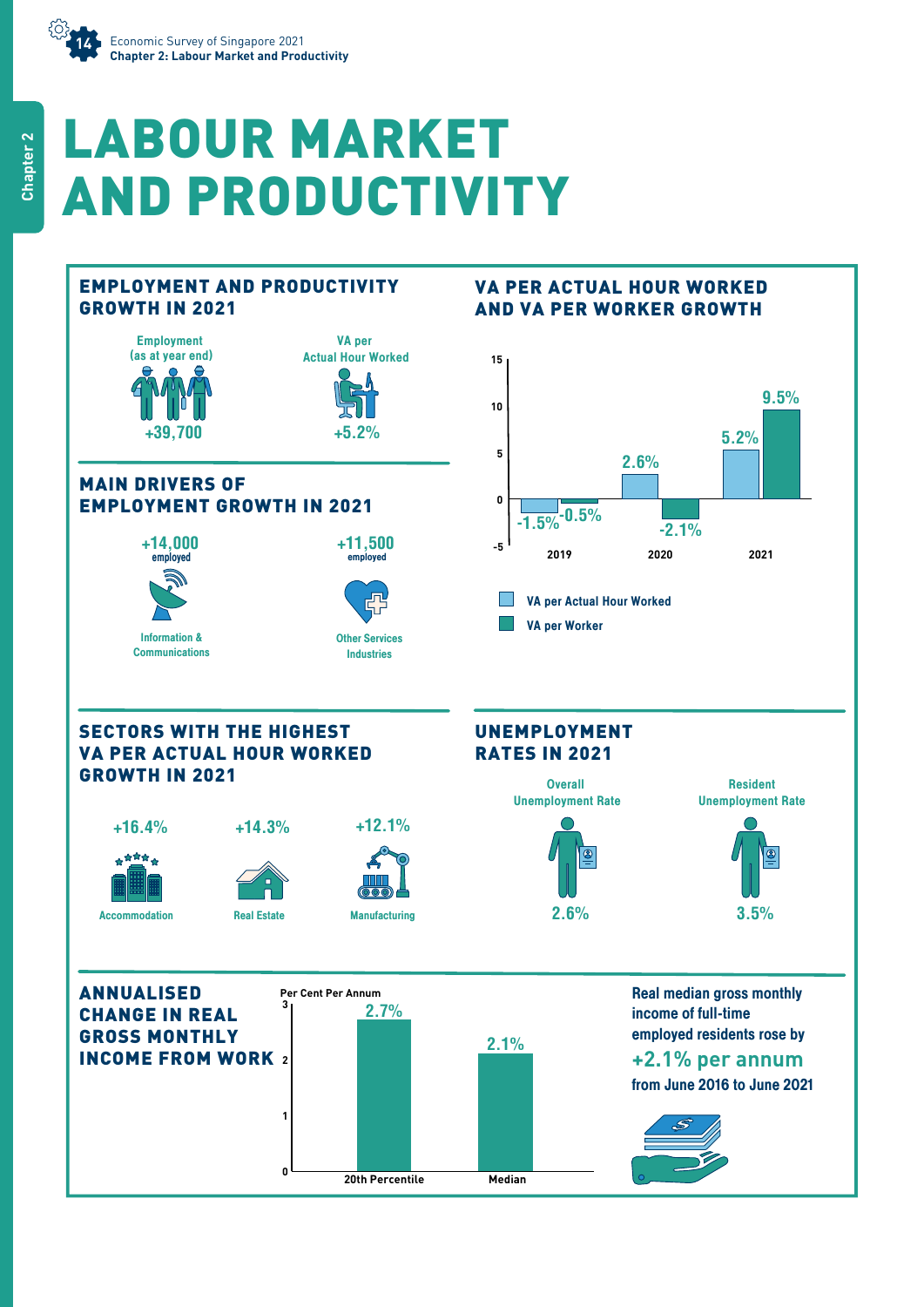

# **OVERVIEW1**

Total employment expanded by 39,700 in 2021, a reversal from the decline of 181,000 in 2020. Growth in total employment occurred on the back of stronger resident employment growth and a smaller contraction in nonresident employment. By broad sectors, total employment rose in the services and construction sectors, but declined slightly in the manufacturing sector. Excluding Migrant Domestic Workers (MDWs), total employment grew by 40,800.

Unemployment rates and the number of retrenchments declined in 2021.

The real gross monthly income of full-time employed residents at the median and 20<sup>th</sup> percentile increased by 2.1 per cent per annum and 2.7 per cent per annum respectively between 2016 and 2021.

### EMPLOYMENT

Total employment increased by 54,100 in the fourth quarter, more than offsetting the declines seen in the second (-19,900) and third (-8,400) quarters (Exhibit 2.1). A similar trend was observed for total employment excluding MDWs.

By broad sectors, employment rose in the services (+30,600), construction (+15,800) and manufacturing (+7,000) sectors in the fourth quarter. Within the services sector, employment gains were the largest in the other services industries and food & beverage services sector (Exhibit 2.2).





#### **Exhibit 2.1: Changes in Total Employment Exhibit 2.2: Changes in Employment by Industry in 4Q 2021**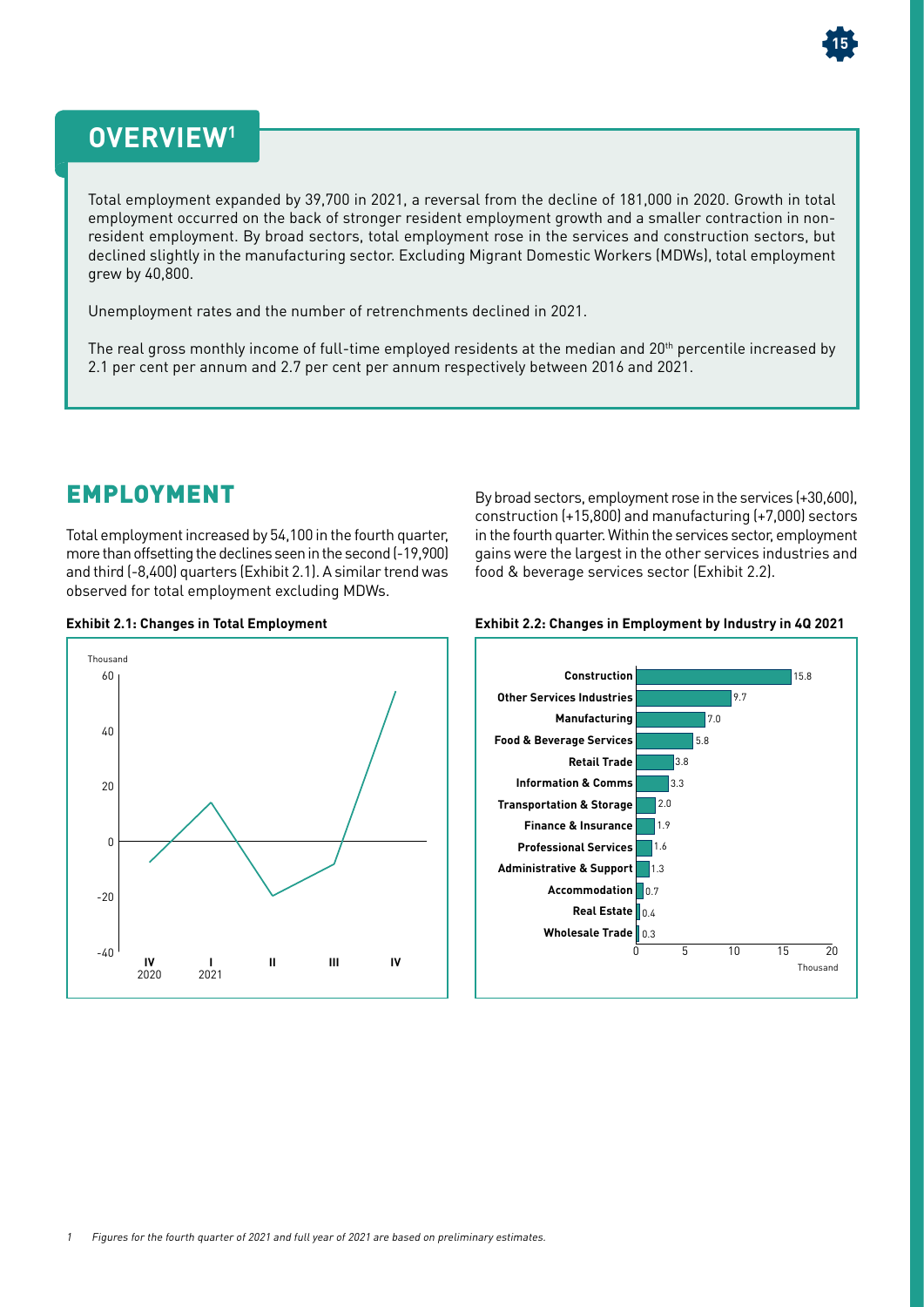

For the whole of 2021, total employment increased by 39,700, a turnaround from the contraction of 181,000 in 2020. Total employment expanded in the services (+36,300) and construction (+4,700) sectors, but declined slightly in the manufacturing sector (-1,800).

The expansion in total employment occurred on the back of stronger resident employment growth, with most sectors recording an increase in resident employment in 2021.<sup>2</sup> At the same time, the pace of contraction in nonresident employment moderated in 2021, with most sectors registering a slower decline in non-resident employment compared to 2020. Notably, the construction sector saw a modest increase in non-resident employment in 2021, a reversal from the substantial decline posted in 2020.

## UNEMPLOYMENT

The seasonally-adjusted overall (from 2.6 per cent to 2.4 per cent), resident (from 3.5 per cent to 3.2 per cent) and citizen (from 3.7 per cent to 3.4 per cent) unemployment rates eased between September and December 2021 (Exhibit 2.3).

In December 2021, there were 75,800 unemployed residents, of whom 69,400 were Singapore citizens. These were lower than the number of unemployed residents (83,000) and citizens (75,000) in September 2021.

For the full year of 2021, the annual average unemployment rate declined at the overall level (from 3.0 per cent in 2020 to 2.6 per cent), as well as for residents (from 4.1 per cent to 3.5 per cent) and citizens (from 4.2 per cent to 3.7 per cent). However, they remained above the levels recorded in 2019.3

In 2021, 84,200 residents, of whom 75,700 were Singapore citizens, were unemployed on average. These were lower than their respective figures in 2020 (96,400 and 84,000).





# RETRENCHMENTS

The number of retrenchments declined in the fourth quarter compared to the third quarter (from 1,900 to 1,300). Over the quarter, retrenchments fell in the services (from 1,450 to 1,000), construction (from 90 to 0) and manufacturing (from 360 to 300) sectors.

For the full year of 2021, total retrenchments (7,820) moderated significantly from the level recorded in 2020 (26,110). The fall in retrenchments was registered across the services (from 19,760 to 5,860), manufacturing (from 5,320 to 1,730) and construction (from 990 to 200) sectors.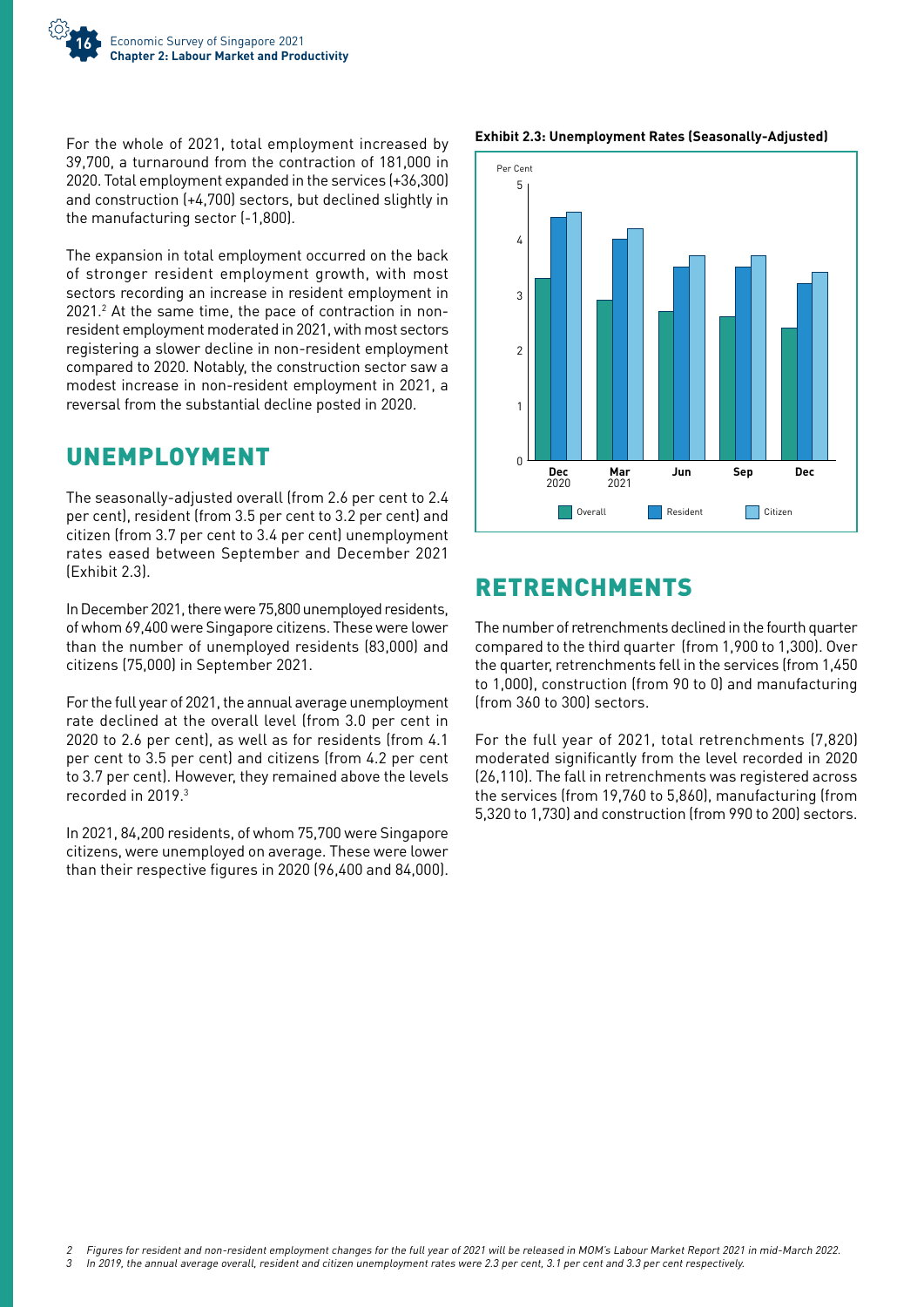# PRODUCTIVITY

#### **Real Value-Added per Actual Hour Worked**

Overall labour productivity, as measured by real valueadded per actual hour worked, rose by 5.5 per cent in the fourth quarter, extending the 5.0 per cent growth in the previous quarter. Productivity of all sectors rose, except in the case of the food & beverage services and information & communications sectors.

Collectively, the productivity of outward-oriented sectors increased by 7.1 per cent in the fourth quarter, while that of domestically-oriented sectors rose by 2.1 per cent over the same period.<sup>4</sup>

For the full year, real value-added per actual hour worked grew by 5.2 per cent, an improvement from the 2.6 per cent increase in 2020 (Exhibit 2.4). The accommodation, real estate and manufacturing sectors experienced the strongest growth in real value-added per actual hour worked in 2021 (Exhibit 2.5).

**Exhibit 2.4: Changes in Value-Added per Actual Hour Worked for the Overall Economy**



**Exhibit 2.5: Changes in Value-Added per Actual Hour Worked by Industry in 2020**



#### **Real Value-Added per Worker**

Real value-added per worker rose by 5.8 per cent in the fourth quarter, moderating from the 8.7 per cent growth in the preceding quarter.

For 2021 as a whole, real value-added per worker increased by 9.5 per cent, reversing the 2.1 per cent decline in 2020.

The stronger growth in real value-added per worker compared to real value-added per actual hour worked in 2021 was because of a rebound in the average number of actual hours worked per worker during the year on the back of the resumption in economic activities.<sup>5</sup>

#### INCOME FROM WORK

Reflecting the recovery of the labour market in 2021, both nominal and real gross monthly income rebounded. Specifically, nominal median gross monthly income (including employer CPF contributions) of full-time employed residents grew by 3.2 per cent to reach \$4,680 in 2021, reversing the decline of 0.6 per cent in 2020.

After adjusting for inflation<sup>6</sup>, median income increased by 0.9 per cent in 2021, a turnaround from the decline of 0.4 per cent in the previous year. Lower-income earners also saw growth in their incomes after taking inflation into account, with real income at the 20<sup>th</sup> percentile rising by 4.4 per cent in 2021, recovering to around its pre-COVID level in 2019.

- Outward-oriented sectors refer to manufacturing, wholesale trade, transportation & storage, accommodation, information & communications, finance & insurance and professional services. Domestically-oriented sectors refer to construction, retail trade, food & beverage services, real estate, administrative & support services and other services industries.
- 5 This contrasted with 2020 when Circuit Breaker measures were implemented in the second quarter of the year and the economy only gradually re-opened thereafter.



The Consumer Price Index (CPI) for all items rose by 2.3 per cent in 2021.